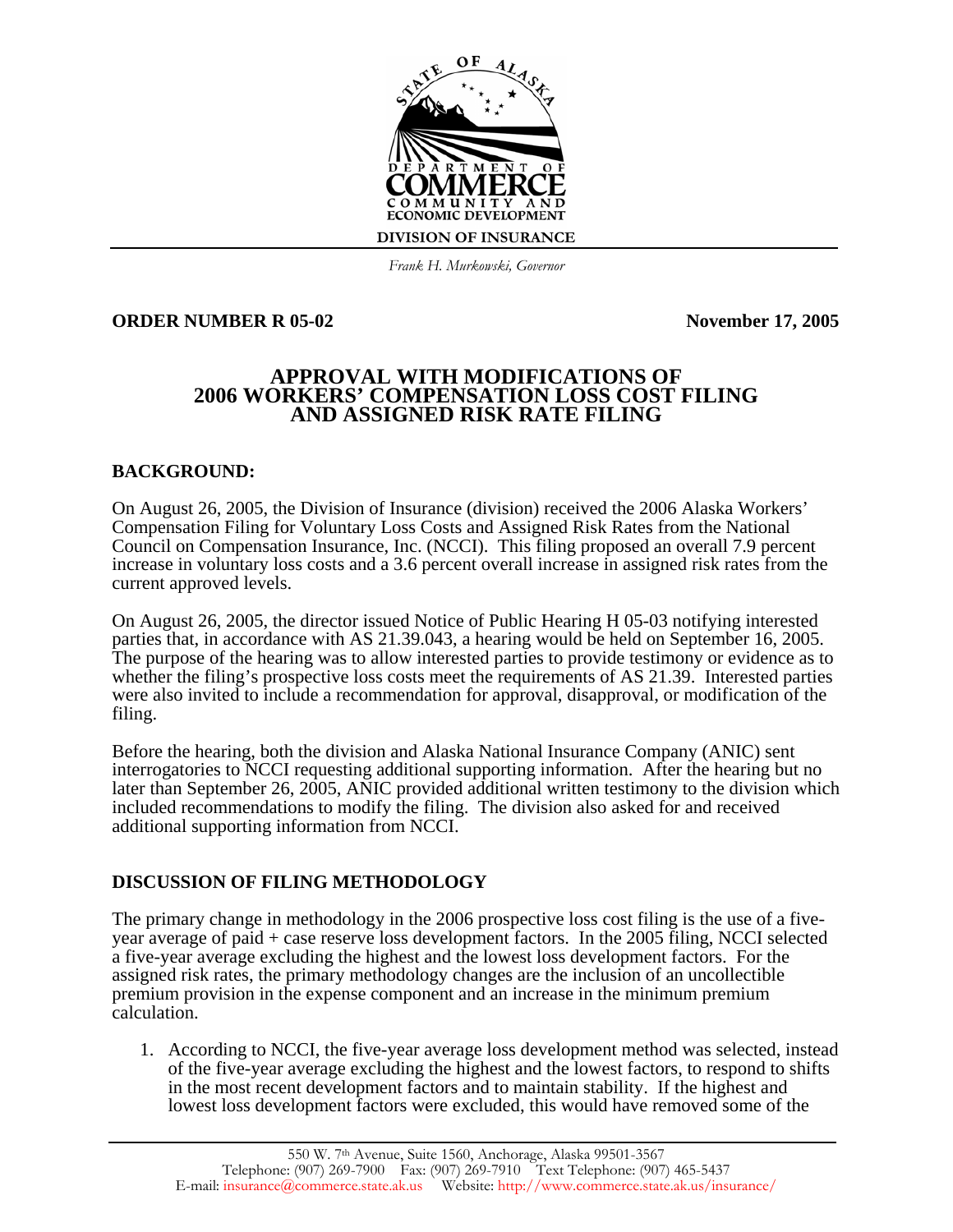more recent factors that are indicating a change in pattern, downward for indemnity and upward for medical. This change in methodology, using a five-year average rather than the five-year average excluding the highest and the lowest factors, results in minimal impact to the overall indication, 7.9 percent vs. 7.8 percent, since the changes in the indemnity and medical factors offset each other.

- 2. NCCI proposed to increase the expense component of the assigned risk rates to include a provision for uncollectible premium. The purpose of including an uncollectible premium provision is to ensure that the assigned risk rates are sufficient to offset any premium that is ultimately determined to be uncollectible. By comparing historical Alaska gross-billed premium to the historical Alaska collected premium, NCCI estimated the impact of the uncollectible premium on the assigned risk rates to be 2.4 percent.
- 3. NCCI proposed to increase the minimum premium multiplier from \$75 to \$150, based on analysis of experience for the small risks in the assigned risk market. This analysis indicated that the smallest risks generally had poorer experience than that of the larger risks in the assigned risk market. In addition to changing the minimum premium multiplier, NCCI proposed to increase the maximum minimum premium from \$500 to \$750. These changes are accompanied by an offset provision so that their effect is revenue neutral.

To determine the appropriate amount by which the minimum premium calculations should be revised, NCCI assumed that the minimum premium methodology should be sufficient to provide for the estimated loss potential for one full-time employee covered for one year under a particular class. The indicated minimum premium multiplier, \$374, is based on the estimated January 1, 2006 Alaska average weekly wage. NCCI proposed a multiplier of \$150, or 40 percent of the indicated multiplier.

- 4. The rest of the methodology used in the filing is consistent with that used last year. NCCI again
	- used limited losses in the loss development factor selection and incorporated an excess provision to adjust the losses to an unlimited basis;
	- excluded maritime class experience from the overall indication but included it in the class ratemaking data; and
	- included the assigned risk excess of loss reinsurance expense.
- 5. NCCI proposed that the loss costs be increased by 3.4 percent to account for the impact of changes in the Alaska Medical Fee Schedule that became effective on December 1, 2004.
- 6. At the time this filing was delivered to the division, a servicing carrier bid process was underway to select servicing carriers for the assigned risk market for 2006 – 2008. NCCI noted that the servicing carrier allowance of 32.2 percent initially incorporated into the assigned risk expenses would be revised when the results of the bid process became available. The bid process resulted in a new servicing carrier allowance of 30.56 percent, which will be included in the filing.
- 7. During the division's review of the filing it was noted that the payroll reported in Class Code 4279 appeared to be incorrect. NCCI determined that this amount had been incorrectly reported in this class code and the carrier has corrected the data subsequent to the filing being completed.
- 8. The division's review also uncovered a change in assumptions used in the premium onlevel procedure. This change uses a projected assigned risk market share percentage of zero percent rather than a projected assigned risk market share factor that is actually likely to occur.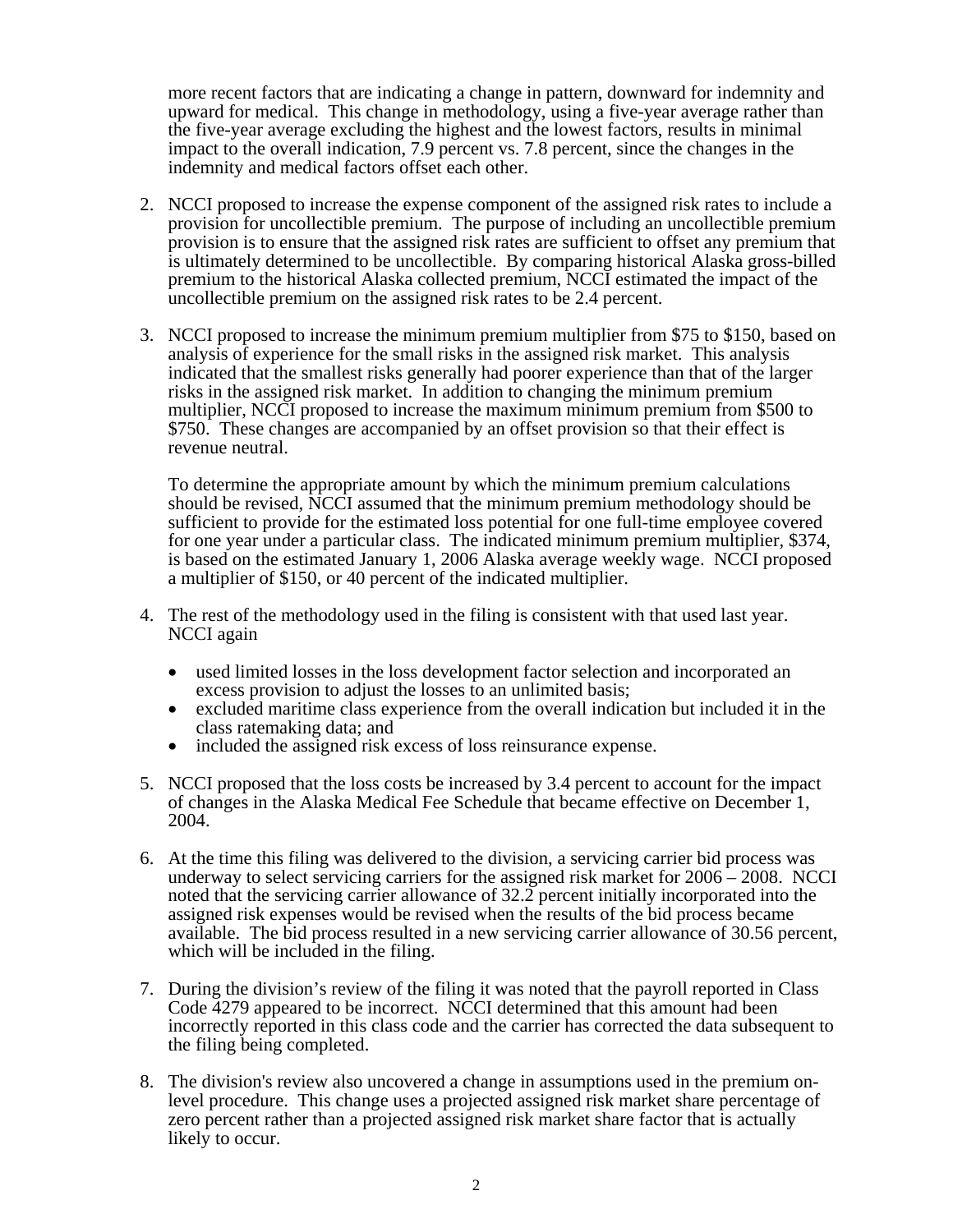# **INTERESTED PARTY'S REQUESTED MODIFICATIONS**

ANIC requested that NCCI incorporate two modifications into the 2006 loss cost filing. The requested modifications were 1) increase the medical loss ratio trend to no less than 1.050 and 2) leave the LAE provision at its current approved level of 16 percent.

- 1. ANIC stated that it seems illogical to use a trend lower than that approved in the 2005 loss cost filing when the medical loss ratio trend seems to be increasing. ANIC was also concerned that the implied frequency trend of -5 percent in the selected medical and indemnity loss ratio trends is too aggressive.
- 2. ANIC stated that they believe the method used by NCCI to develop the ALAE provision does not respond to the Alaska experience. They also stated that, since the ULAE factor filed by NCCI is based solely on countrywide data, it also does not reflect Alaska conditions. ANIC would like NCCI to file loss costs without any provision for ULAE for 2007 and recommended that NCCI leave the total LAE provision at its currently approved level of 16 percent.

# **NCCI REBUTTAL**

NCCI elected not to include the ANIC proposed recommendations for the following reasons.

1. NCCI uses loss ratio trends in their filings and does not select independent frequency and severity trends. NCCI believes that frequency and severity trends are not independent and this dynamic relationship can exacerbate the error that can result from selecting each component separately. NCCI stated that the use of loss ratio trends automatically incorporates changes in the dynamic components by recognizing changes in total cost compared to premium.

Another reason NCCI uses loss ratio trends is that the individual frequency and severity components can be volatile, whereas the loss ratio trends are more stable, thus making it more difficult to select the correct trends for frequency and severity.

2. NCCI stated that the ALAE methodology used in the 2006 loss cost filing is their standard methodology. It begins with a countrywide ALAE ratio and then adjusts it to reflect individual state differences. The data call used to determine the ALAE ratio is not available on a state-by-state basis.

NCCI also noted that insurers currently have the option of deviating from the filed ULAE provision to the extent that the individual insurer's expenses differ from those used in the filing. The methodology used for determining the LAE provision has been used in the Alaska filings for several years.

### **FINDINGS**

After fully reviewing and considering the supporting documentation and testimony, both written and oral, the director finds:

1. The five-year paid + case loss development method is acceptable. The use of the fiveyear average, rather than the five-year average excluding the highest and lowest factors, reflects the increasing medical costs and slight lowering of indemnity costs while maintaining stability. For the 2007 filing, NCCI should review the data to see if once again using paid data, or at least some combination of paid and paid  $+$  case, is appropriate.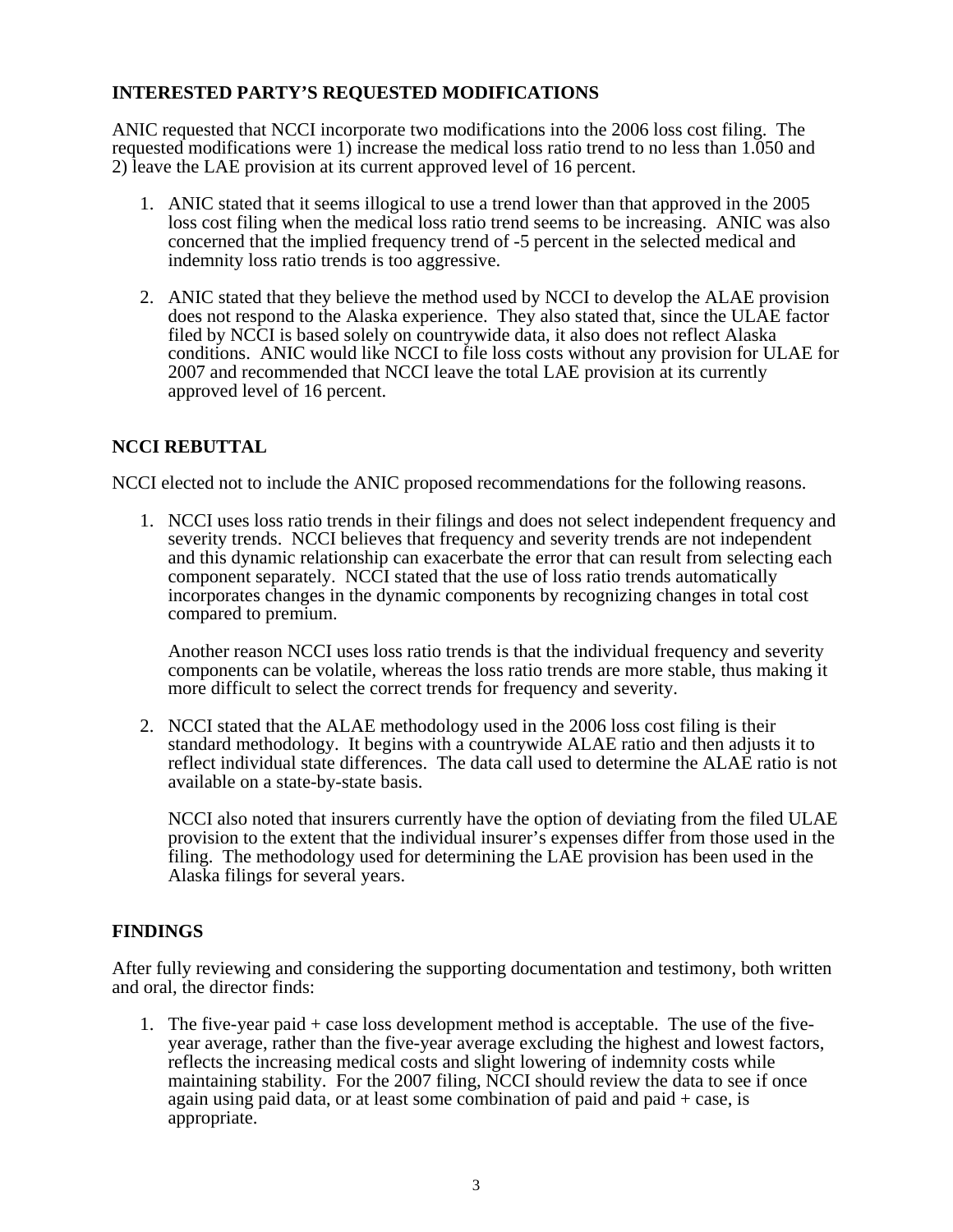- 2. The provision for uncollectible premium in the assigned risk rates is acceptable.
- 3. The increase in minimum premium multiplier and maximum minimum premium is acceptable. The minimum premiums have remained constant for several years during a period in which loss costs have increased significantly. An increase in the minimum premium is appropriate to reflect the increasing cost of providing workers' compensation benefits to all employers.

NCCI also proposed to offset the increase in minimum premiums so that the impact of this change to the assigned risk market is revenue neutral. The last time changes to the minimum premium were made was in the 1998 rate filing. In this filing, the minimum minimum and maximum minimum premium were lowered to allow smaller risks to benefit from the continuing improvement in loss experience that had been reflected in lower loss costs. At that time no offset to the rates was made for the decrease in premium that resulted from the changes in minimum premiums. Therefore, with the proposed increase in minimum premium, there should also be no offset to the rates due to the increased minimum premium.

4. The medical loss ratio trend of 4.5 percent selected by NCCI is acceptable. While it is lower than that approved in last year's filing, it is a reasonable selection based upon the possible range of trend factors. While the policy year eight-point medical loss ratio trend increased over that included in the 2005 filing, the more recent five-point medical loss ratio trends, for both policy year and accident year, are lower than those calculated last year.

While there are pros and cons for using loss ratio trends, one of the advantages is that a comparison of loss ratios over time includes the collective effects of multiple factors that may have an impact on frequency and severity. A disadvantage of using loss ratio trends is that the underlying reasons for changes in the trends are more difficult to interpret. Because of the multiple interacting factors that can impact workers' compensation claims, the use of loss ratio trends rather than individually selecting frequency and severity components is acceptable.

- 5. The payroll incorrectly reported in Class Code 4279 should be removed and the loss cost for this class revised to reflect the correct payroll amount of \$0 for the April 2002 through March 2003 policy period.
- 6. The new servicing carrier allowance of 30.56 percent, resulting from the bid process selection, should replace the 32.2 percent provision included in the assigned risk expense component. No other changes to the expense calculation should be made.
- 7. The premium on-level methodology includes a projected assigned risk market share percentage. In this filing, as in the previous two filings, NCCI has selected zero percent for the projected assigned risk market share. The reason NCCI gives for selecting a zero percent assigned risk market share is that this assumption calculates loss costs that are appropriate for the whole market, not just the voluntary market, and that it is a means to reduce the size of the assigned risk market. NCCI did not indicate in any of the previous filings that they were changing the assumption about the projected assigned risk market share in the premium on-level procedure. (Prior to the change to a zero percent assumption, the projected assigned risk market share percentage included in the Alaska filing was approximately 15 percent.) A zero percent projected assigned risk market share is not a realistic assumption and increasing the voluntary loss costs as a means for depopulating the assigned risk pool is inappropriate.

The projected assigned risk market share should be increased to 5 percent. This percentage is a transition value and will need to be re-evaluated to determine the appropriate level to be included in future filings.